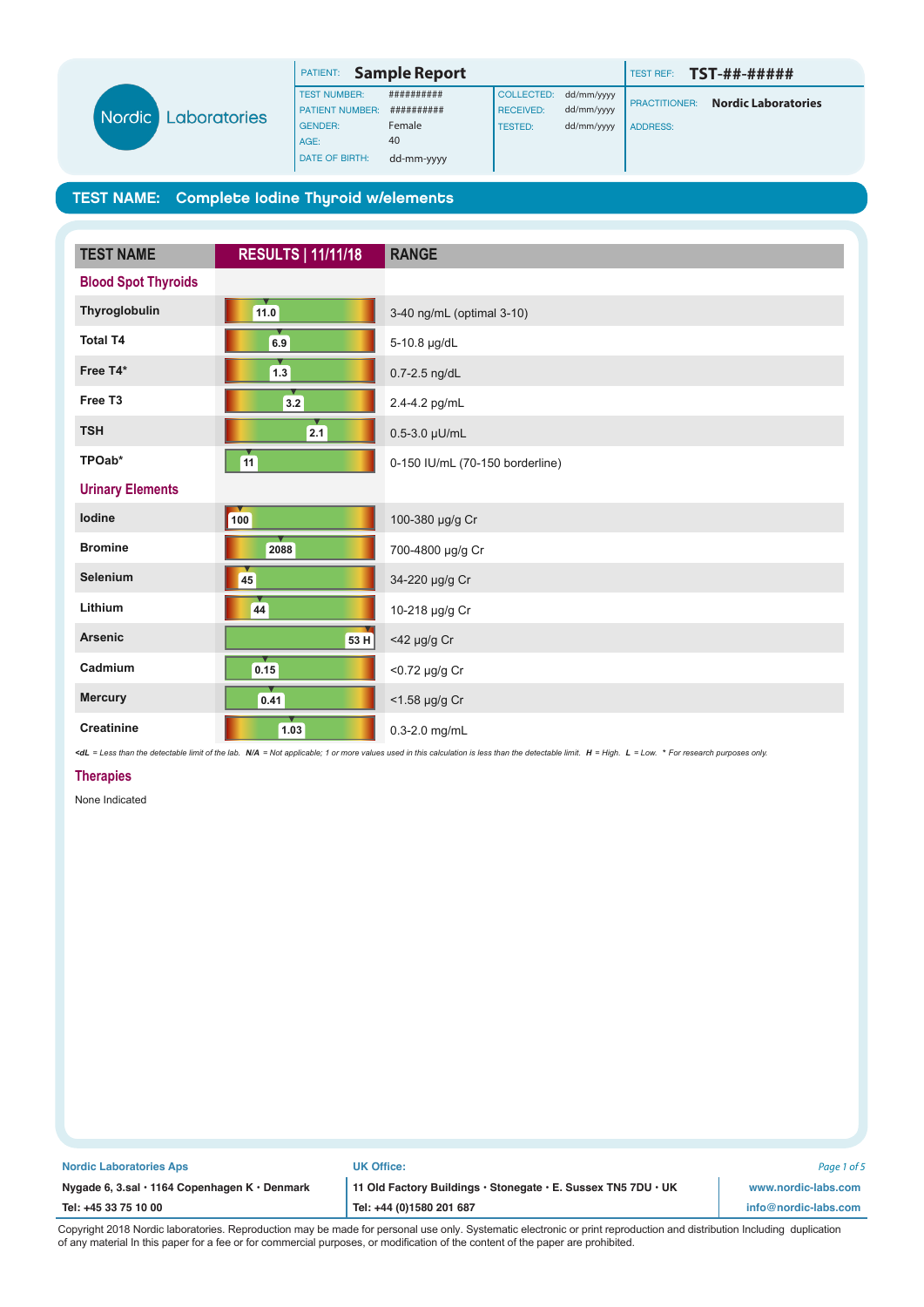|  |              | PATIENT:               | <b>Sample Report</b> |                   |            | <b>TEST REF:</b>       | TST-##-#####               |
|--|--------------|------------------------|----------------------|-------------------|------------|------------------------|----------------------------|
|  |              | <b>TEST NUMBER:</b>    | ##########           | <b>COLLECTED:</b> | dd/mm/yyyy |                        |                            |
|  | Laboratories | <b>PATIENT NUMBER:</b> | ##########           | <b>RECEIVED:</b>  | dd/mm/yyyy | <b>I PRACTITIONER:</b> | <b>Nordic Laboratories</b> |
|  |              | <b>GENDER:</b>         | Female               | <b>TESTED:</b>    | dd/mm/yyyy | <b>ADDRESS:</b>        |                            |
|  |              | AGE:                   | 40                   |                   |            |                        |                            |
|  |              | DATE OF BIRTH:         | dd-mm-yyyy           |                   |            |                        |                            |

*#* Sample Report

## TEST NAME: Complete Iodine Thyroid w/elements

# **TEST REPORT | Reference Ranges**

Nord

**Disclaimer:** Supplement type and dosage are for informational purposes only and are not recommendations for treatment.

| <b>TEST NAME</b>    | <b>WOMEN</b>                    |  |  |  |
|---------------------|---------------------------------|--|--|--|
| Thyroglobulin       | 3-40 ng/mL (optimal 3-10)       |  |  |  |
| Total T4            | 5-10.8 µg/dL                    |  |  |  |
| Free T4             | 0.7-2.5 ng/dL                   |  |  |  |
| Free T <sub>3</sub> | 2.4-4.2 pg/mL                   |  |  |  |
| <b>TSH</b>          | $0.5 - 3.0 \mu U/mL$            |  |  |  |
| TPOab               | 0-150 IU/mL (70-150 borderline) |  |  |  |
| lodine              | 100-380 µg/g Cr                 |  |  |  |
| <b>Bromine</b>      | 700-4800 µg/g Cr                |  |  |  |
| Selenium            | 34-220 µg/g Cr                  |  |  |  |
| Lithium             | 10-218 µg/g Cr                  |  |  |  |
| Arsenic             | $<$ 42 µg/g Cr                  |  |  |  |
| Cadmium             | <0.72 µg/g Cr                   |  |  |  |
| Mercury             | <1.58 µg/g Cr                   |  |  |  |
| Creatinine          | $0.3 - 2.0$ mg/mL               |  |  |  |

# Lab Comments

Thyroglobulin is within normal range, but higher than the range considered optimal, suggesting less than optimal consumption of iodine over the past several weeks, or blockage of iodine uptake or utilization by goitrogens found in common foods (e.g. cruciferous vegetables, soy), industrial contaminants (e.g. perchlorate, polybrominated and polychlorinated biphenyls), and cigarette smoke (thiocyanogens). Blood thyroglobulin is considered a good marker of the average iodine level over previous weeks. Excluding thyroid cancer, wherein thyroglobulin is usually very high, a high thyroglobulin ranging from >10-50 ng/ml suggests low iodine, inhibition of iodine uptake into the thyroid gland, or inhibition thyroglobulin iodination by thyroid peroxidase. Thyroglobulin is a tyrosine-rich protein produced exclusively in the follicular cells of the thyroid gland. Its synthesis is directed by TSH released from the hypothalamus in response to low circulating levels of T3 and T4. Following transport of iodine into the thyroid gland the iodide is converted by thyroid peroxidase and H202 to iodine, which then covalently binds to tyrosine residues on thyroglobulin. The iodinated thyroglobulin is stored in the colloidal lumen of the thyroid gland before it is eventually converted to thyroid hormones, T3 and T4. Poorly iodinated thyroglobulin is more likely to diffuse out of the lumen directly into the bloodstream instead of being stored for future thyroid hormone synthesis. A small amount of thyroglobulin is normally present in the bloodstream, but levels exceeding 10 ng/ ml indicate low iodine levels in the bloodstream or normal iodine levels but poor uptake and utilization for thyroid hormone synthesis. Goitrogens present in many foods (e.g. thiocyanates and nitrates present in cruciferous vegetables and isoflavones such as genistein found in soybeans) and in some environmental chemicals (e.g. perchlorates, bisphenols) and medicines can inhibit the uptake or organification of iodine into thyroglobulin. If iodine levels in urine are low and thyroglobulin is elevated this would indicate an iodine deficiency that should be treated with iodine prophylaxis.

Total T4 is within the expected reference range, but low-normal. At baseline in the absence of T4 therapy (T4 alone or T4/T3 combination therapy) the total T4 is a good marker of the thyroid glands ability to synthesize thyroid hormones. Outside of frank hypothyroidism, lower T4 synthesis by the thyroid gland can be caused by one or more of the following: 1) T3 therapy (e.g. Cytomel) that suppresses TSH and thus thyroid gland production of T4; 2) Hashimoto's thyroiditis (seen as elevated TPO antibodies), which causes destruction and fibrosis of the thyroid gland; 3) low iodine, which is essential for thyroid hormone synthesis; 4) low iodine uptake and iodine organification by the thyroid gland caused by excessive consumption of goitrogens (e.g. soy isoflavones, cruciferous vegetables); 5) low catalytic activity of thyroid peroxidase (enzyme that catalyzes thyroid hormone synthesis from iodine and thyroglobulin-bound tyrosine) due to iron deficiency/low ferritin); 6) and/or overall inhibition of thyroid hormone synthesis caused by excessive iodine supplementation (Wolff-Chaikoff Effect). If the low total T4 is associated with symptoms of thyroid deficiency, consider thyroid hormone therapy or increasing dosage if already taking.

Thyroid hormones (free T4, free T3, TSH) and thyroid peroxidase antibodies are within normal ranges; however, this does not exclude the possibility of a functional thyroid deficiency if symptoms are problematic.

IODINE:

Urinary iodine/creatinine is in the lower half of the iodine range (100-150 ug/g creatinine) and is considered optimal for thyroid hormone

| <b>Nordic Laboratories Aps</b>                            | <b>UK Office:</b>                                             | Page 2 of 5          |
|-----------------------------------------------------------|---------------------------------------------------------------|----------------------|
| Nygade 6, 3.sal $\cdot$ 1164 Copenhagen K $\cdot$ Denmark | 11 Old Factory Buildings · Stonegate · E. Sussex TN5 7DU · UK | www.nordic-labs.com  |
| Tel: +45 33 75 10 00                                      | Tel: +44 (0)1580 201 687                                      | info@nordic-labs.com |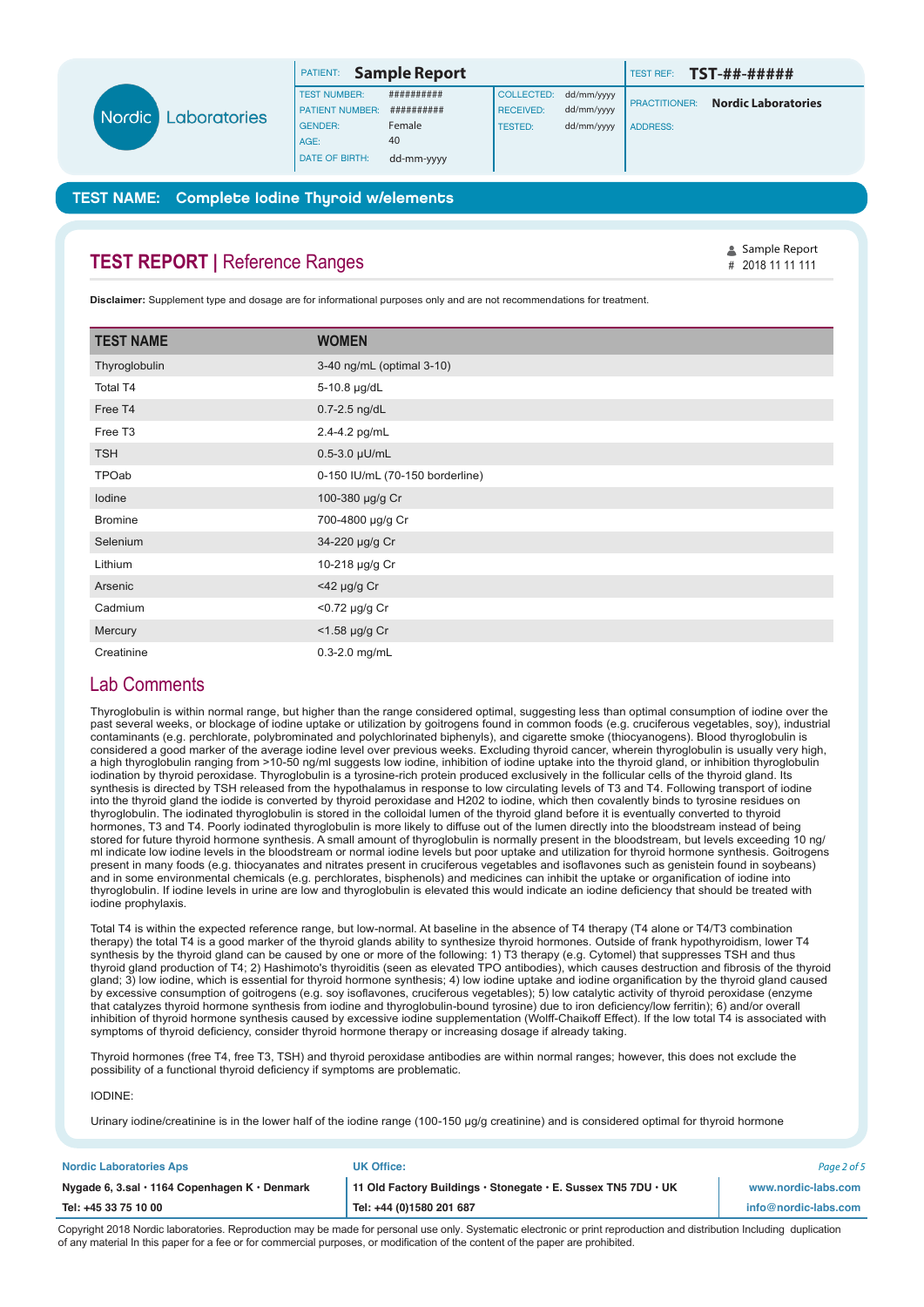|  |                     | PATIENT:               | <b>Sample Report</b> |                  |            | <b>TEST REF:</b>     | <b>TST-##-#####</b>        |
|--|---------------------|------------------------|----------------------|------------------|------------|----------------------|----------------------------|
|  | Nordic Laboratories | <b>TEST NUMBER:</b>    | ##########           | COLLECTED:       | dd/mm/yyyy |                      | <b>Nordic Laboratories</b> |
|  |                     | <b>PATIENT NUMBER:</b> | ##########           | <b>RECEIVED:</b> | dd/mm/yyyy | <b>PRACTITIONER:</b> |                            |
|  |                     | <b>GENDER:</b>         | Female               | TESTED:          | dd/mm/yyyy | <b>ADDRESS:</b>      |                            |
|  |                     | AGE:                   | 40                   |                  |            |                      |                            |
|  |                     | <b>DATE OF BIRTH:</b>  | dd-mm-yyyy           |                  |            |                      |                            |

# **TEST REPORT |** Comments *continued*

synthesis. However, some patients may have symptoms and feel best when iodine levels are greater than 150. According to the CDC and other agencies that have studied the relationship of thyroid function to iodine deficiency and iodine excess in large population groups, cutoffs for degrees of iodine deficiency, sufficiency, and excess in µg/L urine (very similar when expressed as µg/g creatinine) are: < 20 = severe iodine deficiency; 20-49 = moderate iodine deficiency; 50-99 = mild iodine deficiency; 100-300 = no iodine deficiency; > 300 = iodine excess (Zimmerman MB, Endocrine Reviews 2009, 30(4): 376-408). Iodine is an essential component of thyroid hormones T3 and T4, and when urinary iodine levels drop below about 50 µg/g creatinine the thyroid gland is less able to synthesize adequate thyroid hormones. The presence of goitrogens in common foods (e.g., soyfoods and cruciferous vegetables) as well as environmental toxins (perchlorate, polybrominated biphenols, bromine, fluroride, arsenic, mercury) can exacerbate a low iodine condition by inhibiting iodine uptake and thyroid hormone synthesis.

*#* 2018 11 11 111Sample Report

Your iodine test result represents an average of the urinary iodine excreted for a single day, and is reflective of your dietary/supplemental iodine consumption over the last several days. Consider increasing intake of foods that contain iodine (e.g., seafoods, seaweed, dairy, eggs) or take a supplement containing at least the RDA for iodine to place your levels in the upper ranges of iodine. It is important to note that this test, and any other 24 h urine iodine test, cannot be used to determine if you have a chronic iodine deficiency, which requires multiple testing over at least 10 days or blood testing of other markers of iodine deficiency (i.e., blood levels of total T4, TSH, and thyroglobulin). Iodine deficiency over weeks and months results in lower blood levels of total T4 and higher levels of thyroglobulin and TSH. Prolonged deficiency over months and years results in thyroid gland enlargement in the form of thyroid nodules or goiter. Thyroid hormone and thyroid marker testing, in combination with urinary iodine, help confirm a chronic iodine deficiency problem. Since the iodine in this test result is lower end of the normal range and this individual has self-reported iodine deficiency symptoms, the thyroid deficiency blood markers should be evaluated to determine if the low iodine is affecting thyroid hormone synthesis.

Thyroid hormone production is optimal when dietary iodine consumption is within the 150-300 µg range, which results in urinary iodine levels of about 100-300 µg/L or µg/g creatinine range (note: this is based on 80-90% of dietary iodine excreted in urine, and an average urine volume and g of creatinine daily of approximately 1 liter and 1 g, respectively). In the U.S., the Institute of Medicine (IOM) considers daily iodine consumption > 1100 µg as excessive for adults and likely to lead to a higher incidence of underlying thyroid problems, particularly in those individuals with preexisting conditions (e.g., subclinical or overt hypothyroidism, hyperthyroidism, Hashimoto's thyroiditis, autonomous thyroid nodules, goiter). This upper limit of tolerance is disputed by other groups who believe much higher (> 10-fold) iodine consumption is needed to protect the breasts and tissues of the lower reproductive tract. In Japan, where the average daily dietary intake is about 10-fold higher (about 1-3 mg with average about 1.2 mg) (Zava TT, Thyroid Research, 2011) the incidence of breast and prostate cancers are about 1/5th that of the U.S. and other countries who consume much less iodine in the diet. The Japanese Health Ministry has set the upper tolerable limit of daily iodine consumption higher at 3 mg (3000 µg).

Iodine is highest in seafoods (fish, seaweed); lower amounts are found in milk products and eggs. Vegetarians who do not eat sea vegetables or take iodine supplements are more likely to suffer from iodine deficiency and associated iodine deficiency disorders (e.g., thyroid problems). If symptoms of thyroid deficiency are problematic, consider testing thyroid hormones and supplementation with iodine and/or thyroid hormones. For an excellent and brief NIH-sponsored Medline review on iodine dosage recommendations and potential side effects of iodine supplementation please view: www.nlm.nih.gov/medlineplus/druginfo/natural/35.html

### BROMINE:

Bromine is within normal reference range. Dietary bromine is well absorbed in the gut and is mostly excreted in urine, making urinary bromine a good indicator of bromine intake. In the United States, bromine intake from grains, nuts and fish is estimated to be 2-8mg/day. Bromine belongs to the same family of elements termed halogens, which also include iodine, chlorine, and fluorine. Because of their structural similarity with iodine, excessive levels of these other halogens like bromine, compete with iodine and block its uptake into the thyroid gland. In the presence of adequate iodine, bromine has little effect on iodine uptake and thyroid hormone synthesis; however, when iodine is low and bromine levels are elevated this can lower both iodine uptake and thyroid hormone synthesis. Bromine levels above the median plasma level were shown to increase plasma TSH in patients with subclinical hypothyrodism (normal T4, elevated TSH), indicating a minor inhibitory effect on thyroid activity (Allain P J Clin Pathol 46: 456-458, 1993). Bromine is present at high concentration in many different commercial products that result in significant exposure to humans (e.g., brominated vegetable oil [soft drinks], polybrominated diphenyl ether [fire retardant], sodium bromate [dough conditioner], methyl bromide [soil fumigation] and hypobromous acid [pool/spa disinfectant].

## SELENIUM:

Selenium excretion in urine is within the reference range, but lower than optimal (> 50-200 ug/g creatinine) and the median range seen in regions with adequate dietary selenium intake. Consider increasing dietary intake of foods that contain selenium, or use of a selenium supplement. Intake of selenium in the United States has been estimated at 135µg/day for men and 92µg/day for women, which is consistent with the reported average urinary level of selenium in the US of about 40-60 ug/g creatinine range (assuming about 50-70% of selenium ingested is excreted in urine). The RDA for selenium in adults is around 55 micrograms/day http://ods.od.nih.gov/factsheets/Selenium-HealthProfessional/; however, this may be insufficient in individuals with excessive oxidative stress and overexposure to environmental toxins. The therapeutic window for optimal selenium supplementation is quite narrow, with tolerable upper intake levels recommended at about 400 micrograms/day. Higher levels (up to 800 micrograms) have been used in cancer patients without significant side effects. Chronic high selenium is associated with symptoms such as hair and nail loss and brittleness. Food is the major source of selenium intake for the general population, which is highly dependent on the selenium content of the soil and water. Local foods grown in selenium-deficient soils, as found in some regions around the world, can lead to selenium deficiency. Seafood, eggs, grains, vegetables, red meat and chicken are the primary food sources of selenium. The minimum requirement is suggested to be 40µg/day; intake lower than 11µg/day results in selenium deficiency disorders. Around 50-70% of selenium ingested is excreted in urine; therefore the amount of selenium in urine is proportional to the amount ingested.

| <b>Nordic Laboratories Aps</b>                | <b>UK Office:</b>                                             | Page 3 of 5          |
|-----------------------------------------------|---------------------------------------------------------------|----------------------|
| Nygade 6, 3.sal · 1164 Copenhagen K · Denmark | 11 Old Factory Buildings · Stonegate · E. Sussex TN5 7DU · UK | www.nordic-labs.com  |
| Tel: +45 33 75 10 00                          | <sup>1</sup> Tel: +44 (0)1580 201 687                         | info@nordic-labs.com |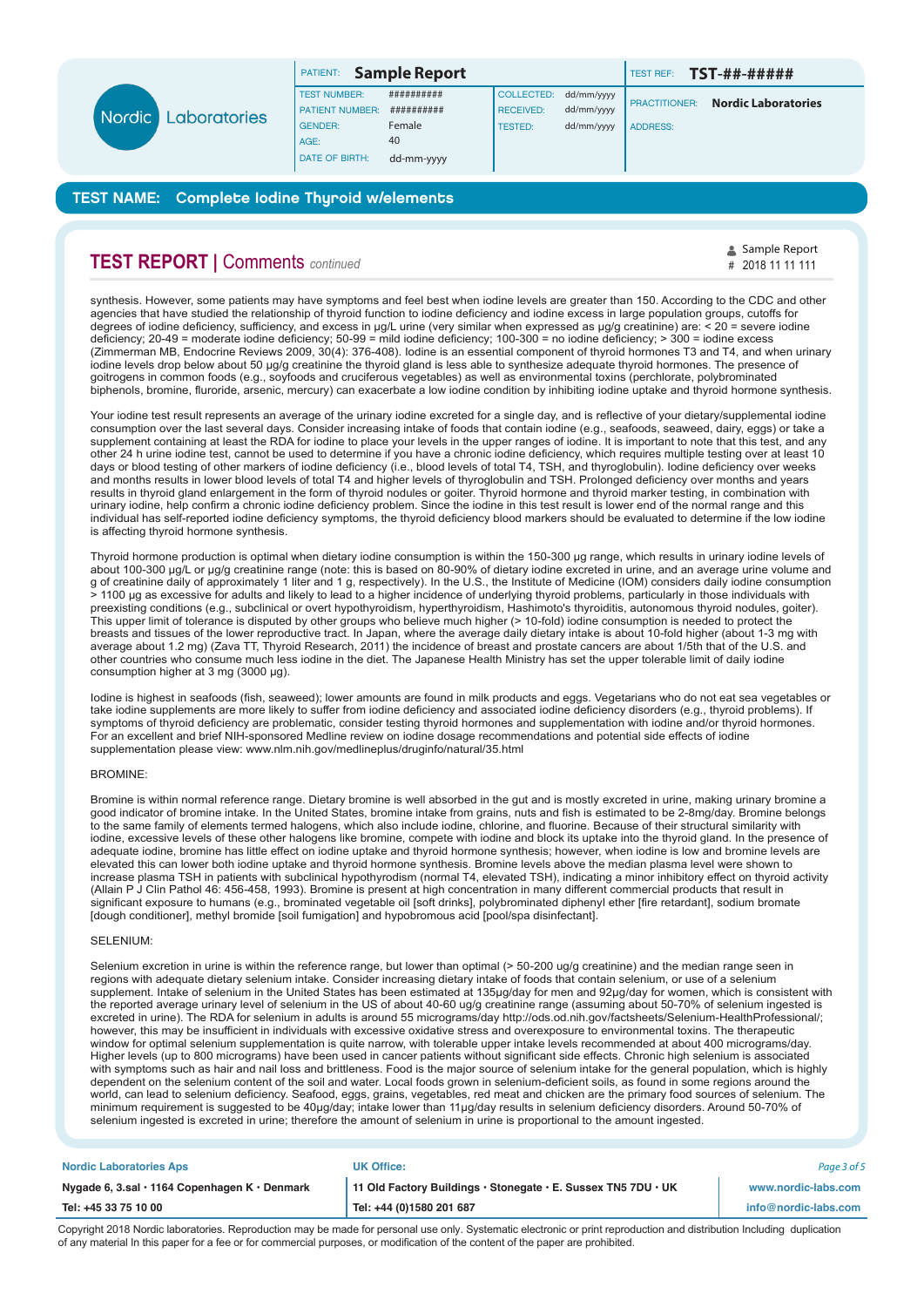|               |              | PATIENT:               | <b>Sample Report</b> |                  |            | TEST REF:            | TST-##-#####               |
|---------------|--------------|------------------------|----------------------|------------------|------------|----------------------|----------------------------|
|               |              | <b>TEST NUMBER:</b>    | ##########           | COLLECTED:       | dd/mm/yyyy |                      | <b>Nordic Laboratories</b> |
| <b>Nordic</b> | Laboratories | <b>PATIENT NUMBER:</b> | ##########           | <b>RECEIVED:</b> | dd/mm/yyyy | <b>PRACTITIONER:</b> |                            |
|               |              | <b>GENDER:</b>         | Female               | <b>TESTED:</b>   | dd/mm/yyyy | <b>ADDRESS:</b>      |                            |
|               |              | AGE:                   | 40                   |                  |            |                      |                            |
|               |              | <b>DATE OF BIRTH:</b>  | dd-mm-yyyy           |                  |            |                      |                            |

# **TEST REPORT |** Comments *continued*

Selenium is an essential nutrient found in the form of a unique amino acid, selenocysteine, in over 25 different proteins involved in redox reactions associated with antioxidant enzymes, thyroid hormone synthesis, and thyroid deiodinases involved in the intracellular conversion bioinert thyroxine (T4) to active T3 or inactive reverse T3 in all tissues throughout the body. The antioxidant glutathione peroxidase plays an important role throughout the body in removing oxidants such as hydrogen peroxide (H202) and oxidized lipids that form during normal metabolism. In the thyroid gland glutathione peroxidase, in concert with glutathione, plays an essential role in protecting the thyroid from the strong oxidant H202, necessary for activation of iodine and synthesis of thyroid hormones T4 and T3. In this regard, selenium plays an important protective role in Hashimoto's thyroiditis, an autoimmune disease which results in persistent destruction of the thyroid gland and eventual fibrosis and hypothyroidism. Hashimoto's is strongly associated with selenium deficiency and lower intracellular levels of the selenium-containing antioxidants like glutathione peroxidase and thioredoxin reductase, which are present at very high levels in cells (thyrocytes) of the thyroid gland in healthy individuals. Hashimoto's is an autoimmune disease associated with antibodies against thyroid peroxidase, the enzyme that uses H202 to activate iodine for thyroid hormone synthesis. Low levels of selenium result in less protection of the thyroid against H202. Selenium's ability to decrease thyroid antibodies in individuals with Hashimoto's thyroiditis is well documented.

*#* 2018 11 11 111Sample Report

Selenium is also present in the catalytic site of the three thyroid deiodinases that convert T4 to active T3 or rT3 in all tissues throughout the body. About half of the T3 used by the body for cellular metabolism is from direct intracellular conversion of T4 to T3, mostly by deiodinase 2). Low selenium is particularly problematic when the oxidant stress is high, caused by exposure to excessive levels of environmental toxins (e.g. oxidized lipids, heavy metals, chemical pollutants). Arsenic and mercury form extremely tight complexes with selenium, effectively removing it from incorporation into selenoproteins like glutathione peroxidase and thyroid deiodinases, thus compromising thyroid hormone formation and metabolism. This reduces the body's ability to detox oxidized lipids and optimally synthesize thyroid hormones and convert T4 to T3, essential for normal metabolic activity and creation of energy. High exposure to arsenic and mercury and consequent reduction in selenium bioavailability in selenoproteins can be countered by selenium supplementation beyond the recommended RDA of 55 micrograms/day (see above).

### LITHIUM:

Lithium excretion is within the normal reference range. Lithium is almost completely absorbed through the GI tract, and the majority is excreted in urine within 24 hours [Freeman et al. 2006], making urine lithium a good indicator of recent intake. Sources of lithium include well water, meat, dairy, grains and vegetables. There is no established recommended daily amount (RDA). Lithium is being researched for mood stabilization, for anxiety, memory and suicidology prevention. Lithium is dosed in low doses (OTC 1 microgram to 100mg) to pharmacologic (prescription >100mg) dosages; discuss with your healthcare provider.

#### ARSENIC:

Arsenic excretion is higher than the reference range (< 42 ug/g creatinine).. Results above this range indicate acute and possible chronic exposure to high levels of arsenic. Recent consumption of food products high in arsenic may cause a temporary rise in arsenic levels. Consider identifying and eliminating sources of arsenic exposure and selenium supplementation to prevent arsenic from reducing levels of selenoproteins.

The most common cause of arsenic toxicity is constant exposure to contaminated drinking water from wells. The World Health Organization and Environmental Protection Agency have set a maximum level of arsenic in drinking water to 10µg/L. Even with regulations in place to limit arsenic in drinking water; private wells may contain high levels of arsenic. Food sources of arsenic include fish, shellfish, rice, fruit, beer and wine, flour, corn and wheat. Ocean fish and shellfish generally have high levels of arsenic and may cause a transient rise in urinary arsenic levels for several days. Consumption of shellfish such as lobster, which can have high levels of organic (nontoxic) arsenic, should be avoided for several days prior to urine testing. Seaweeds are unable to convert inorganic to organic arsenic, with certain species such as hijiki containing very high levels. Normal urine arsenic levels will vary from about 5-41 µg/g creatinine; Acute toxicity can occur at levels >100µg/g creatinine. Around 80% of arsenic is excreted in the urine after three days, making urine arsenic a good indicator of intake.

Arsenic exists in inorganic and organic forms, with inorganic arsenic exposure being highly toxic compared to organic arsenic. It is not possible to differentiate the more toxic inorganic forms of arsenic from the less toxic organic forms in urine using inductively coupled plasma mass spectrometry alone. However, anyone with arsenic above the 5-40 ug/day range should attempt to identify and eliminate the possible source of the arsenic, which is usually well water or foods (mostly rice) grown in water contaminated by arsenic.

Arsenic is known to disrupt over 200 enzymes in humans. Arsenic acts on the human body by inducing oxidative stress, altering DNA, suppressing and amplifying genes and causing chromosomal abnormalities. One of the principle mechanisms of arsenic toxicity is through its tight binding with selenium, effectively removing it from incorporation into selenoproteins essential as antioxidants (e.g. glutathione peroxidase and thioredoxin reductase) and thyroid deiodinases. In regions with very high levels of arsenic in well water and foods irrigated with this water (mostly rice), such as Bangladesh, arsenic toxicity is extremely problematic and closely associated with diabetes, hypertension, cardiovascular disease, vascular changes, neuropathy, memory loss and hormonal regulation modifications Human studies using selenium supplementation to combat the toxic effects of arsenic exposure have been successful. Patients in Bangladesh suffering from arsenicosis caused by contamination of their well water were treated successfully with 100 µg of selenomethionine a day for 12 months, resulting in greater reduction of hair, nail and urine arsenic levels compared to a placebo group. Similar studies in Bangladesh and Mongolia showed improvement of skin lesions in arsenicosis patients treated with selenium.

Chronic arsenic toxicity symptoms include ataxia, cognitive deficits, fatigue, muscular weakness, anorexia, jaundice, nausea, vomiting, eczema, pigmentation, keratosis, scaling, brittle nails, white lines in nails and localized subcutaneous edema. High arsenic exposure, particularly when selenium is low, is linked to cancer of the lung, prostate, bladder and skin.

| <b>Nordic Laboratories Aps</b>                | <b>UK Office:</b>                                             | Page 4 of 5          |
|-----------------------------------------------|---------------------------------------------------------------|----------------------|
| Nygade 6, 3.sal · 1164 Copenhagen K · Denmark | 11 Old Factory Buildings · Stonegate · E. Sussex TN5 7DU · UK | www.nordic-labs.com  |
| Tel: +45 33 75 10 00                          | Tel: +44 (0)1580 201 687                                      | info@nordic-labs.com |